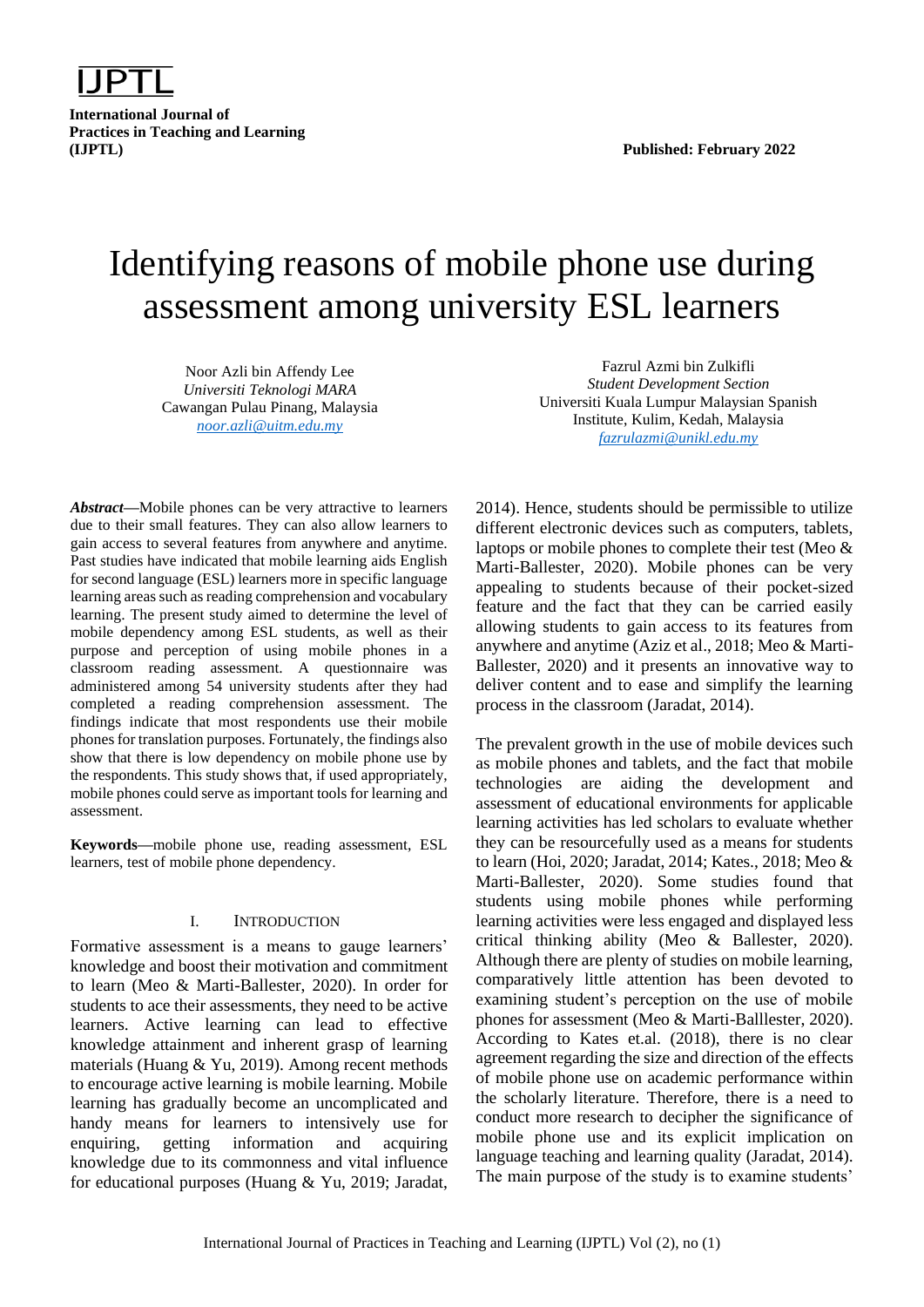use of mobile phones during reading assessments as well as their perception on its use.

Apart from that, past research suggests that mobile phone use has become such a significant part of a student's life that they do not necessarily apprehend their level of addiction to their phones (Yadav., 2021). In order to identify the level of which mobile phone use crosses the line from being a useful tool to being one that causes addiction to students, another purpose of the study is to assess the level of mobile phone dependency of students.

#### II. LITERATURE REVIEW

#### *A. Mobile learning*

There is an emerging trend of adopting digital technologies in classrooms and thus, it is increasingly vital to have a thorough understanding of technology use, in particular, the use of mobile phones for educational purposes. Klimova (2018) listed several features of mobile technology as follows:

- *1)* Portability
- *2)* Individuality
- *3)* Unobtrusiveness
- *4)* Availability
- *5)* Adaptability
- *6)* Persistence
- *7)* Usefulness
- *8)* Usability

Therefore, acknowledging their ubiquitous characteristics, mobile phones are nowadays widely used in education, including language learning (Klimova, 2018). According to Cho et al. (2018), mobile learning can be defined as any form of learning in which content or facilitated educational activities are carried out using mobile technologies as facilitating tools, whenever and wherever the learner desires. Wang (2016) defined mobile learning as a distinct type of electronic learning that is facilitated through mobile devices with distinctive features and Internet connection means. Mobile assisted language learning is defined as the use of mobile phones and other mobile devices in language learning, particularly on attainment of linguistic knowledge and skills as well as offering aid with communication using mobile technologies in circumstances where portability and set learning present specific benefits (Cho et.al., 2018; Hoi, 2020). Mobile phones allow learners to learn languages flexibly at a time and a place convenient to them, to retrieve information easily, and to adapt to their individual learning habits (Hoi, 2020). The second and third reasons can also be applied in classroom learning and assessment settings.

It has been shown that the function of mobile technologies in language learning not only can make students more content with their language learning but also facilitate them to attain better language learning performance (Huang & Yu, 2019). This is because students can be stimulated by the features of a mobile device to carry out effective interactions with each other and their educator (Jaradat, 2014). However, mobile devices have potential shortcomings primarily when used excessively as students can easily be grossly dependent on it (Yadav et.al., 2021).

### *B. Theories related to mobile learning and learning achievement*

The main theories relevant to mobile learning are cognitive theory and activity theory. Mobile phone use among students is becoming increasingly prevalent even in classrooms. According to the cognitive theory of multimedia learning, mobile phone use for nonrelated learning tasks during classroom learning such as texting and social media use could impede a student's information processing, thereby decreasing learning performance (Kim et al., 2019). To ensure positive use of mobile phones for learning, educators need to focus on bridging its use with the learners' personal initiative.

Personal initiative is strongly linked to learning achievement (Huang & Yu, 2019). In order to attain learning outcomes, learners with higher personal learning initiative (PLI) are more prone to have the initiative to attain knowledge and initiatively overcome difficulties, which consequently leads to better learning performances (Huang & Yu, 2019).

According to activity theory, learning is described as a cultural and historical activity system, which is facilitated by tools that can aid or limit learners in acquiring knowledge and developing their skills (Meo & Marti-Ballester, 2020). According to Meo and Marti-Ballester (2020), the four factors related to learning activities using electronic devices are as follows:

- *1)* Students' autonomy with a technology
- *2)* Students' function (user-friendliness)
- *3)* Students' satisfaction with a technology

*4)* Activities that could be completed using electronic devices for learning purposes

This study was influenced by the two theories mentioned above as students' perception and mobile phone dependency are linked to cognitive theory while their actual use of mobile phone during an assessment can reflect the autonomy and purpose of use via activity theory.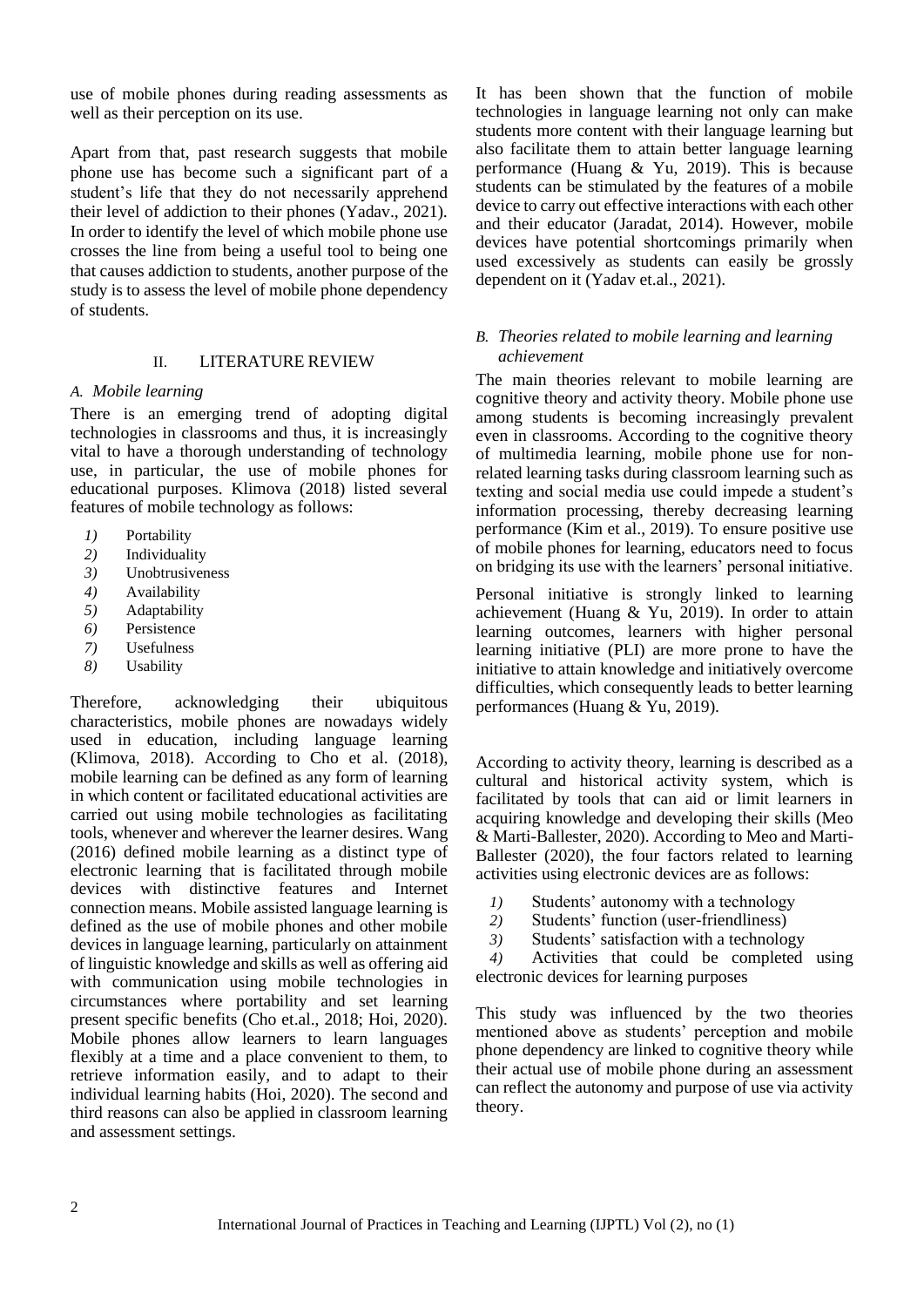### *C. Past studies*

The prevalent ownership of mobile devices has prompted scholars to consider them as prospective means to deliver learning content, and to contemplate the use of mobile devices as pedagogical support tools (Cho et.al., 2018). For instance, scholars have started to evaluate the effects of employing mobile devices in language learning and explore the design of mobilelearning interventions that can maximize the benefits of new technologies (Cho et.al., 2018). A review done by Klimova (2018) which explored the use of mobile phones and their apps for teaching the English language reported that mobile phone use, as a whole, brings positive results in language learning. Kim et.al. (2019) examined the use of mobile phones in classrooms to find the predictors of in-class phone use and the impacts of its use on students' learning achievement and grades. They conducted a long-term measurement study with 84 students in Korea by collecting a total of 196 704h of mobile phone usage data for 14 weeks. They found that the mobile phone use was over 25% of the classroom learning duration. According to a report cited in Cho et.al. (2018), 73% of teachers reported that they and/or their students used mobile phones for educational purposes in the classroom or when they worked on assignments. In Jaradat's (2014) study on students' attributes and perceptions towards using mobile phones in learning, a majority of the respondents preferred receiving language lessons on mobile phones and were positively satisfied when using it. This was also echoed in Wang's (2016) study in which learners expressed satisfaction and favorable attitudes toward the integration of mobile learning into classroom instruction.

However, the results in Jaradat's (2014) study also showed that there was insignificant improvement in learning even though the perception of mobile learning is positive among students. The finding was echoed in Cho et.al. 's (2018) study which found that the effects of mobile learning were minimal when measured via standardized tests. Additionally, according to the findings of a study done by Meo and Marti-Ballester (2020), although the use of mobile phones offers the flexibility to do tests, students were found to obtain lower scores, which may indicate that their greater perception of the benefits of mobile phones for learning purposes are offset by the disadvantages. Similar results were found in Yadev et.al. 's (2021) study in which over half of the participants were dependent on mobile phones and it affected their academic performance and changed their behavior. The study by Silva, Matos, Ezequiel, Lucchetti and Luccheti (2018) found a high frequency of abusive mobile phone use among students which was associated with greater levels of surface learning. These results also corresponded with Kates et.al. 's (2018) study which indicated that overall mobile phone use has a small negative effect on educational

outcomes which was consistent with the previous literature.

#### *D. Mobile learning in reading comprehension*

Nevertheless, past studies have suggested that mobile learning benefits learners more in specific language learning areas such as reading comprehension and vocabulary building. Learning more words, which includes more complex words, is an important part of being an advanced reader as reading itself is a language skill (Cho et.al., 2018). The intrinsic features of mobile learning can provide autonomy, flexibility, freedom and choice for students when doing their reading comprehension (Wang, 2016). Generally, research findings pointed to the effectiveness of mobile assisted language learning for vocabulary learning, reading comprehension, listening, speaking and grammar (Hoi, 2020). The most popular use of mobile phones, according to Aziz et.al. (2018) is that learners can learn vocabulary from the dictionary of their mobile phone, which proves very helpful in searching and learning new words with reading exercises in English. According to Cho et.al. (2018), students receiving language instruction using mobile learning will almost always outscore others on average. Wang (2016) examined the effectiveness of a self-paced mobile learning integration instruction in a classroom setting in promoting reading comprehension of the English Foreign Language (EFL) among the Taiwanese university students and found that those students gained significantly higher reading scores on the posttreatment test than those who were involved in the teacher-delivered instruction.

#### III. METHODOLOGY

The study was conducted in November 2020 in a Malaysian university in the northern region. The sample of this study was composed of conveniently selected and accessible 54 students who enrolled in an English language course during their first semester. The selected respondents are English as a second language (ESL) learners from three different engineering courses, divided into two classes. A validated questionnaire designed on a 5-point Likert Scale model was administered among the students of which 50 were male and 4 were female after they had answered a reading test. The reading assessment was part of their course evaluation and they had been asked for their verbal consent before answering the survey. All students in both classes agreed to participate in this study. The designed questionnaire had three aspects: the first aspect was related to the reasons of the respondent's use of mobile phone during the most recent reading test, the second component dealt with their perception of mobile phone use in a test, and the final section was related to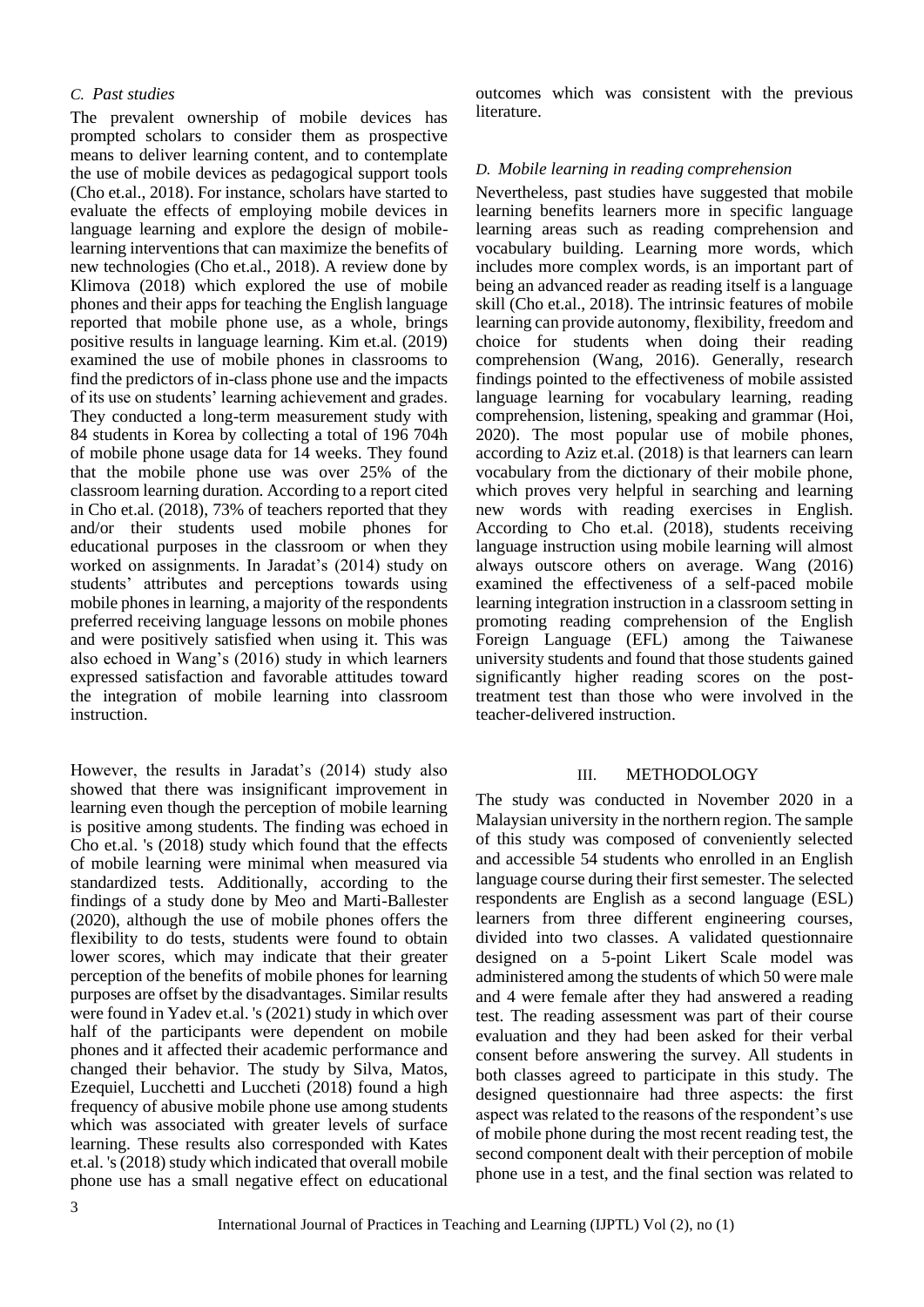their mobile phone dependency. The final section utilized the test of mobile dependence, a standardized tool consisting of 22 items developed by Marino Choliz in 2012. The outcome of the questionnaire is to identify the following:

*1)* The main reasons respondents use their mobile phone during the recent reading test

*2)* Respondents' perceptions on mobile phone use during a reading test

*3)* Respondents' mobile phone dependency

After the collected data was processed, descriptive statistics (frequency count, percentage, mean and standard deviation) were used to analyze and interpret the data.

#### IV. FINDINGS & DISCUSSION

After their reading test, each student responded in the survey questionnaire that was given by the researcher, achieving a response rate of 100%. The descriptive statistics and findings are given in the following subsections.

# *A. Respondents' demographic profile*

Table 1 shows the summarized demographic background of the 54 respondents. A total of 50 male and 4 female students participated in the study, with the majority aged 18 years old.

|            | Male   | 50 (92.6%) |
|------------|--------|------------|
| <b>Sex</b> | Female | $4(7.4\%)$ |
| Age        | 18     | 40 (74.1%) |
|            | 19     | 10(18.5%)  |
|            | 20     | $3(5.5\%)$ |
|            | 21     | $1(1.9\%)$ |

|  | Table 1: Respondents' demographic background ( $N = 54$ ) |  |  |  |
|--|-----------------------------------------------------------|--|--|--|
|  |                                                           |  |  |  |

All respondents were semester 1 diploma students majoring in Engineering. Additionally, based on their Sijil Pelajaran Malaysia (SPM) English results, the respondents were of mixed English language proficiencies, ranging from grades A to E and everyone used a mobile phone during the administered reading test. When asked to rate their English reading proficiency, only 1 student rated it as excellent, 16  $(29.6\%)$  rated it as very good, 34  $(63\%)$  students responded it was average, and the remaining 3 deemed their reading skills as poor.

## *B. Reasons of actual mobile phone use during the study*

The reasons for the participants to use their mobile phone during the reading test are tabled in Table 2 in order of frequency. Most students indicated that they

use their mobile phones to translate English words or sentences that are used in the reading test into Malay (83%) most probably for better comprehension or understanding of the reading article or question. This is followed by using their phone to translate Malay words or sentences into English (79.2%). This shows that students use mobile phones to help them build sentences as they have to answer in complete sentences in the English language. They think of the answer in the Malay language and then translate that into the target language. The vocabulary and overall comprehension issues faced by students are further reflected in the following three frequent reasons for mobile phone use which are to find meanings of English words in English (71.7%), to translate Malay ideas or answers or sentences into English (64.2%), and to find meanings of English words in Malay (62.3%). This is similar to the findings from Aziz et.al. (2018) in which students thought with the help of their mobile phones, they can improve their vocabulary.

| Table 2: Reasons of mobile phone use during the most |  |
|------------------------------------------------------|--|
| recent reading test ( $N = 54$ )                     |  |

| recent reading test $(N = 54)$                       |            |  |  |  |
|------------------------------------------------------|------------|--|--|--|
| To translate English words / sentences               | 44 (83%)   |  |  |  |
| into Malay                                           |            |  |  |  |
| To translate Malay words / sentences                 | 42 (79.2%) |  |  |  |
| into English                                         |            |  |  |  |
| To find meanings of English words in<br>English      | 38 (71.7%) |  |  |  |
| To translate my Malay ideas / answers                | 34 (64.2%) |  |  |  |
| / sentences into English                             |            |  |  |  |
| To find meanings of English words in<br><b>Malay</b> | 33 (62.3%) |  |  |  |
| To find / refer to notes related to the              | 10 (18.9%) |  |  |  |
| test I was taking                                    |            |  |  |  |
| To read or listen to my WhatsApp                     | 8 (15.1%)  |  |  |  |
| messages / statuses                                  |            |  |  |  |
| To chat with another person about                    | 6(11.3%)   |  |  |  |
| unrelated matters                                    |            |  |  |  |
| To take photo of the test paper (article /           | $5(9.4\%)$ |  |  |  |
| questions) for easy referencing when                 |            |  |  |  |
| answering the test                                   |            |  |  |  |
| To take a selfie / selfies of my test                | 3(5.7%)    |  |  |  |
| experience                                           |            |  |  |  |
| To chat with another person about the                | $2(3.8\%)$ |  |  |  |
| test I was taking                                    |            |  |  |  |
| To listen to songs                                   | $2(3.8\%)$ |  |  |  |
| To get answer / answers of the test                  | $2(3.8\%)$ |  |  |  |
| from a friend / friends                              |            |  |  |  |
| To share answer / answers of the test                | $2(3.8\%)$ |  |  |  |
| with a friend / friends                              |            |  |  |  |
| To paraphrase a sentence / sentences                 | $1(1.9\%)$ |  |  |  |
| To search for related text of the test               | $1(1.9\%)$ |  |  |  |
| To chat with another person about the                | $1(1.9\%)$ |  |  |  |
| answer/answers for the                               |            |  |  |  |
| question/questions of the test I was                 |            |  |  |  |
| taking                                               |            |  |  |  |
| To watch videos                                      | 0          |  |  |  |
| To use the voice recognition search                  | 0          |  |  |  |
| application                                          |            |  |  |  |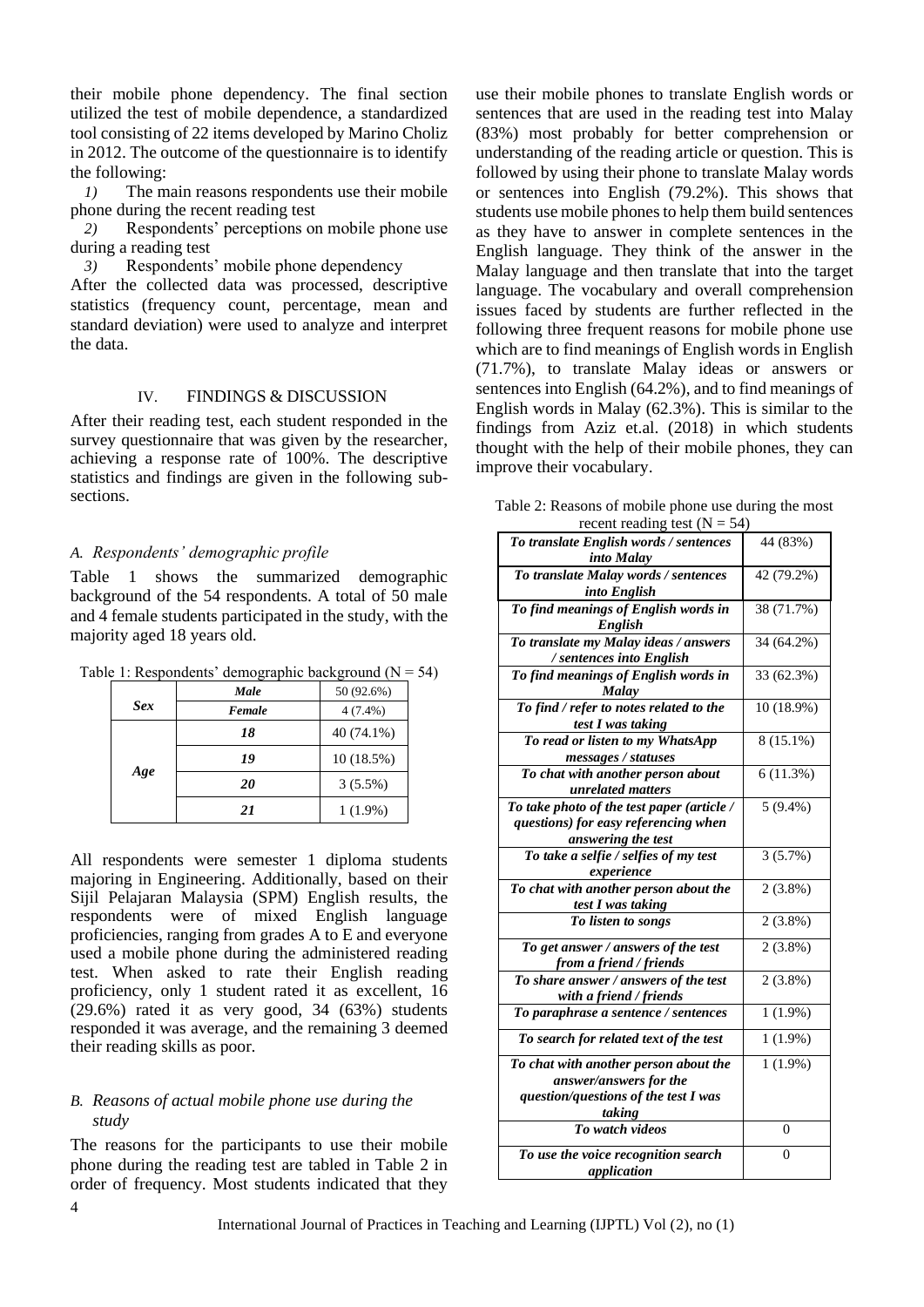Interestingly, the remaining reasons are quite low in frequency which shows that most respondents had treated the reading test seriously by abiding to the necessary testing ethics even though they were allowed to use their mobile phone during the test. The findings also proved that students have more personal initiative to use mobile phones for translation and comprehension in order to achieve the test outcomes.

# *C. Perception of mobile phone use during a test*

Table 3 shows the respondents' perception of mobile phone use in an English reading test.

Table 3: Perception of mobile phone use in a reading test  $(N = 54, M =$  mean,  $S.D =$  standard deviation)

| N <sub>o</sub> | <b>Item</b>                        | $\boldsymbol{M}$ | S.D  |
|----------------|------------------------------------|------------------|------|
| 1              | I think mobile phone use should    | 3.74             | 0.91 |
|                | be allowed during a test.          |                  |      |
| 2              | I think students should be         | 2.26             | 1.03 |
|                | allowed to chat with other         |                  |      |
|                | people using mobile phones         |                  |      |
|                | during a test.                     |                  |      |
| 3              | I think students should be         | 4.02             | 1.09 |
|                | allowed to use mobile phones       |                  |      |
|                | for translation purposes during a  |                  |      |
|                | test.                              |                  |      |
| $\overline{4}$ | I think students should be         | 3.30             | 1.09 |
|                | allowed to use mobile phones to    |                  |      |
|                | refer to notes during a test.      |                  |      |
| 5              | I think students should be         | 4.20             | 0.94 |
|                | allowed to use mobile phones as    |                  |      |
|                | a dictionary during a test.        |                  |      |
| 6              | I think students should be         | 2.56             | 1.34 |
|                | allowed to use mobile phones to    |                  |      |
|                | listen to songs during a test.     |                  |      |
| 7              | I think students should be         | 2.06             | 1.07 |
|                | allowed to use mobile phones to    |                  |      |
|                | watch videos during a test.        |                  |      |
| 8              | I think students should be         | 2.46             | 1.08 |
|                | allowed to use mobile phones to    |                  |      |
|                | access social media apps or        |                  |      |
|                | websites during a test.            |                  |      |
| 9              | I think students should be         | 2.26             | 1.10 |
|                | allowed to use mobile phones to    |                  |      |
|                | take photos during a test.         |                  |      |
| 10             | I think students should be         | 2.15             | 1.05 |
|                | allowed to use mobile phones to    |                  |      |
|                | discuss with others during a test. |                  |      |
| 11             | I think students should be         | 3.43             | 0.92 |
|                | allowed to use mobile phones to    |                  |      |
|                | paraphrase sentences during a      |                  |      |
|                | test.                              |                  |      |

The findings shown in Table 3 reveal that a majority of the respondents perceived that students should be allowed to use mobile phones for translation purposes  $(M = 4.02, SD = 1.09)$  and as a dictionary  $(M = 4.20,$  $SD = 0.94$ ) during a test. These findings do correlate with the responses in Table 2 in which respondents were mostly shown using their mobile phones for translation and vocabulary finding purposes. Next, most respondents were rather neutral in their perception of

the overall use of mobile phones during a test  $(M = 3.74,$  $SD = 0.91$ . Similar responses were made for allowing the use of mobile phones to refer to notes  $((M = 3.30)$  $SD = 1.09$ ) and for paraphrasing purposes (M = 3.43,  $SD = 0.92$ ). On the other hand, the majority of the respondents perceived that chatting, listening to songs, watching videos, accessing social medias, taking photos and discussing with others via mobile phones should not be allowed during a test which shows most students would not cross the examination ethical practices that have been placed on them even when given a chance. The findings also correlate with the respondents' actual use of mobile phones in Table 2.

#### *D. Respondents' general use of mobile phone*

Table 4 shows the respondents' general use of mobile phones based on the test of mobile dependence.

| N <sub>o</sub> | raone +. Octional ase of moothe phone<br><b>Item</b>                              | $\boldsymbol{M}$ | S.D            |
|----------------|-----------------------------------------------------------------------------------|------------------|----------------|
| $\mathbf{1}$   | I have been called on or warned about                                             | 2.0              | 0.9            |
|                | using my mobile phone too much.                                                   | $\boldsymbol{0}$ | 9              |
| $\overline{c}$ | I have put a limit on my mobile phone                                             | 2.6              | $1.0\,$        |
|                | use and I couldn't stick to it.                                                   | 3                | 3              |
| 3              | I have argued with my parents or                                                  | 1.8              | 0.9            |
|                | family members about the cost of my                                               | 5                | 6              |
|                | mobile phone.                                                                     |                  |                |
| $\overline{4}$ | I spend more time than I would like to                                            | 2.9              | 0.8            |
|                | talking on the mobile phone or using                                              | 1                | 7              |
|                | WhatsApp and other social media                                                   |                  |                |
|                | apps.                                                                             |                  |                |
| 5              | I have sent more than five messages in                                            | 3.9              | 1.0            |
|                | one day.                                                                          | 1                | 1              |
| 6              | I have gone to bed later or slept less                                            | $\overline{3.1}$ | 0.9            |
|                | because I was using my mobile phone.                                              | 5                | $\overline{4}$ |
| 7              | I spend more money on my mobile                                                   | 2.7              | 0.9            |
|                | phone (calls, messages, data) than I                                              | $\overline{4}$   | 6              |
|                | had expected.                                                                     |                  |                |
| 8              | When I'm bored, I use my mobile                                                   | 4.0              | 0.9            |
|                | phone.                                                                            | $\overline{4}$   | 3              |
| 9              | I use my mobile phone (calls,                                                     | 2.8              | 0.9            |
|                | WhatsApp, online) in situations where,                                            | 7                | 5              |
|                | even though not dangerous, it is not                                              |                  |                |
|                | appropriate to do so (eating, while                                               |                  |                |
| 10             | other people talk to me, driving, etc.).<br>I have been criticized because of the | 2.0              | 1.1            |
|                | cost of my mobile phone.                                                          | 6                | 9              |
| 11             | When I haven't used my mobile phone                                               | 3.0              | 0.9            |
|                | for a while, I feel the need to call                                              | 7                | 7              |
|                | someone, get online, or use WhatsApp                                              |                  |                |
|                | or other social media apps.                                                       |                  |                |
| 12             | Since I got my mobile phone, I have                                               | 2.7              | 0.9            |
|                | increased the number of calls I make.                                             | 6                | 7              |
| 13             | If my mobile phone were broken for an                                             | 3.5              | 0.9            |
|                | extended period of time and took a                                                | 6                | 6              |
|                | long time to fix, I would feel very bad.                                          |                  |                |
| 14             | I need to use my mobile phone more                                                | 2.9              | 0.8            |
|                | and more often.                                                                   | 6                | $\sqrt{5}$     |
| 15             | If I don't have my mobile phone, I feel                                           | 3.3              | 0.8            |
|                | bad.                                                                              | $\Omega$         | 6              |
| 16             | When I have my mobile phone with                                                  | 2.8              | 0.9            |
|                | me, I can't stop using it.                                                        | $\overline{3}$   | $\,1$          |

Table 4: General use of mobile phone  $(N - 54)$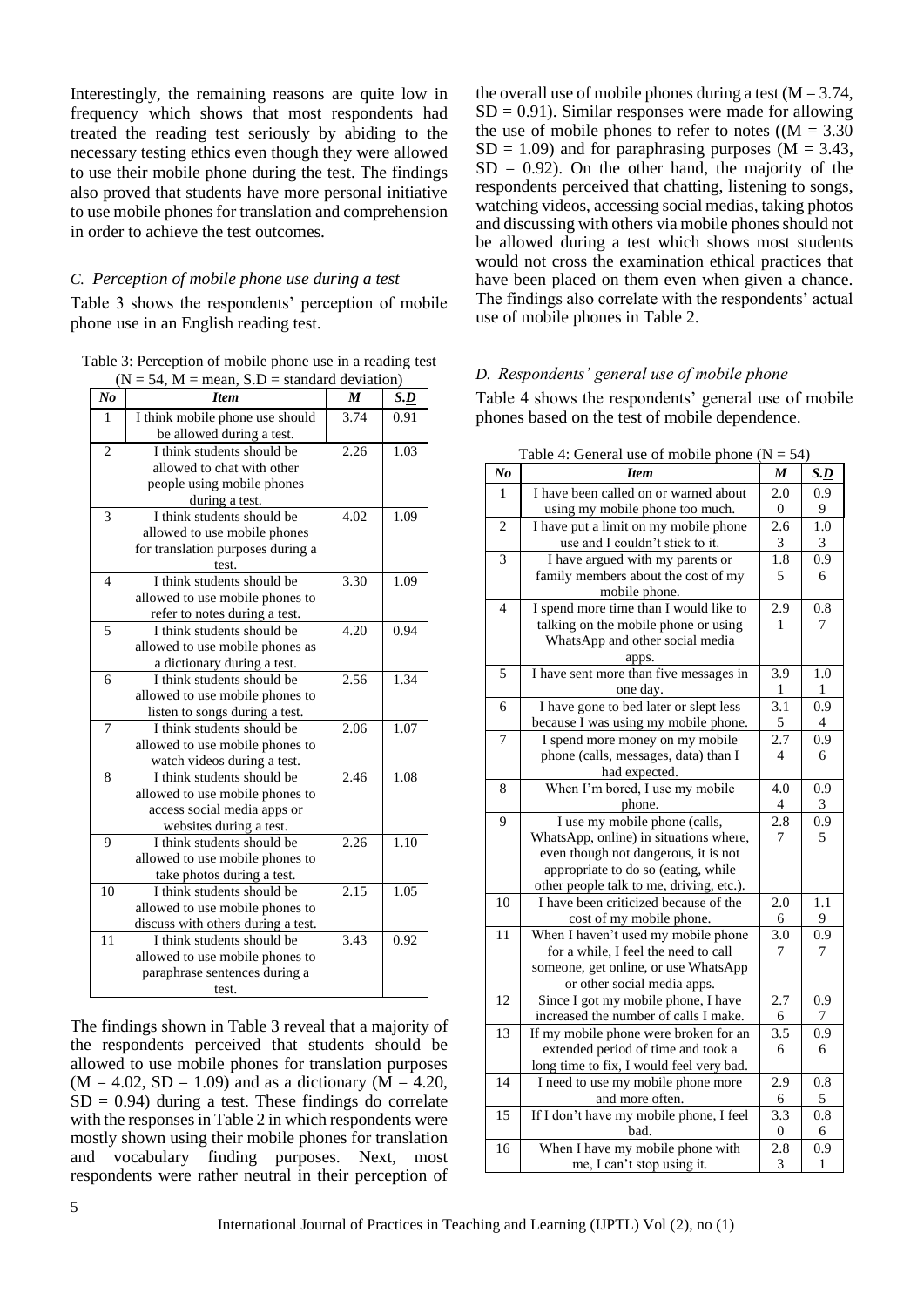| $N_{0}$ | <b>Item</b>                             | M              | S.D |
|---------|-----------------------------------------|----------------|-----|
| 1       | I have been called on or warned about   | 2.0            | 0.9 |
|         | using my mobile phone too much.         | $\theta$       | 9   |
| 2       | I have put a limit on my mobile phone   | 2.6            | 1.0 |
|         | use and I couldn't stick to it.         | 3              | 3   |
| 17      | Since I got my mobile phone, I have     | 3.3            | 0.9 |
|         | increased the number of messages I      | 0              | 4   |
|         | send.                                   |                |     |
| 18      | As soon as I get up in the morning, the | 3.2            | 1.2 |
|         | first thing I do is see who has called  | $\mathfrak{D}$ | 4   |
|         | me on my mobile phone or if someone     |                |     |
|         | has sent me a message.                  |                |     |
| 19      | I spend more money now on my            | 2.8            | 1.0 |
|         | mobile phone than when I first got it.  | 1              | 5   |
| 20      | I don't think I could stand spending a  | 3.1            | 1.1 |
|         | week without a mobile phone.            | 5              | 7   |
| 21      | When I feel lonely, I use the mobile    | 3.6            | 1.0 |
|         | phone (calls, Internet, WhatsApp).      | 7              | 5   |
| 22      | I would grab my mobile phone and        | 2.8            | 1.1 |
|         | send a message or make a call right     | 0              | 4   |
|         | now.                                    |                |     |

The highest mean for mobile phone use is from item 8 (When I'm bored, I use my mobile phone  $- M = 4.04$ ,  $S.D = 0.93$ ) which shows there is a slight dependency on mobile phone use when students are bored. Instead of doing other non-virtual activities, students tend to fall back to their phones whenever they do not have anything to do or when they feel bored. However, the remaining item responses show that the target respondents are not overly attached to their mobile devices as most responses were either lower than 3 in terms of mean (in which a majority of respondents disagreed or strongly disagreed with the item statements) or within the neutral mean area (3) based on the standard deviation patterns. This proves that students, specifically the target respondents, are not too dependent on their mobile phones. The lowest mean comes from item 3 (I have argued with my parents or family members about the cost of my mobile phone –  $M = 1.85$ , S.D. = 0.96) which clearly shows all respondents disagreed that their mobile phone purchase causes financial dispute in their family. With the abundant choice of affordable mobile phones available in the market and the rise of usage for classroom learning, it comes as no surprise that most households in Malaysia value the benefits of using mobile phones and the positive effects they bring, especially for educational purposes.

A normality test was done to check whether the data generated in Table 3 and 4 were normally distributed and to decide the appropriate statistical measurement for a correlation analysis. There are several types of normality tests, namely the Kolmogorov-Smirnov test, the Anderson-Darling test, and the Shapiro-Wilk test. For this study, since the sample size is small  $(N=54)$ , the Shapiro-Wilk test of normality was chosen. From the test, the p-value  $= 0.000$  is less than 0.05, hence the

data was not normally distributed. Therefore, a nonparametric correlation method was adopted, namely Spearman rank correlation analysis. For non-normal distributions, correlation coefficients should be calculated from the ranks of the data, not from their actual values. Therefore, we used Spearman Rank Correlation for the analysis between such data. A Spearman coefficient is commonly abbreviated as ρ (rho) and ranges between  $-1$  to  $+1$ . From the analysis, we obtained the value of  $\rho = 0.43$ . The correlation was statistically significant at 0.01% level (2-tailed). Therefore, we can conclude that there is a weak relationship between students' perception of mobile phone use during a reading test and their general use of mobile phones. In other words, students' use of mobile phones in general does not correlate with their use of such devices during their academic assessments. This is true as, based on the findings, the respondents are not heavily addicted to their mobile phones and still abide by the ethical regulations when doing their tests which restrict them from using several of the mobile phone features.

#### V. CONCLUSION

In contemporary years, mobile devices have become the most important technical and entertainment tool for people, especially students, around the world (Yadav et.al., 2021). Such technological advancement has created a novel learning mode – mobile learning. There are a rising number of instructors adopting mobile handheld technologies to support teaching and expand learning, and mobile devices are rapidly being applied to language pedagogy because they hold a great potential to provide learners with rich, real-time, convenient, contextual and continuous learning, especially in mobile assisted language learning (Wang, 2016). Mobile learning needs to be adopted to enhance students' learning experiences (Jaradat, 2014), so an informed understanding of students' perception and preferred use of mobile learning is critical to the successful application of mobile assisted language learning in a classroom (Hoi, 2020). In addition, lecturers need to consider how mobile devices can be used to enhance the learning experience and to strengthen and harmonize its overall strategy (Jaradat, 2014). The possibilities are wide and this study shows that, if used appropriately, mobile phones could serve as important tools for interactive learning and assessment to improve students' achievements, motivations and interests.

The limitation of this study is it was conducted with three groups of students at one university. Regarding learning performance, further investigation of the relationship between perception, attitude and results is required. Follow-up studies such as interviews to